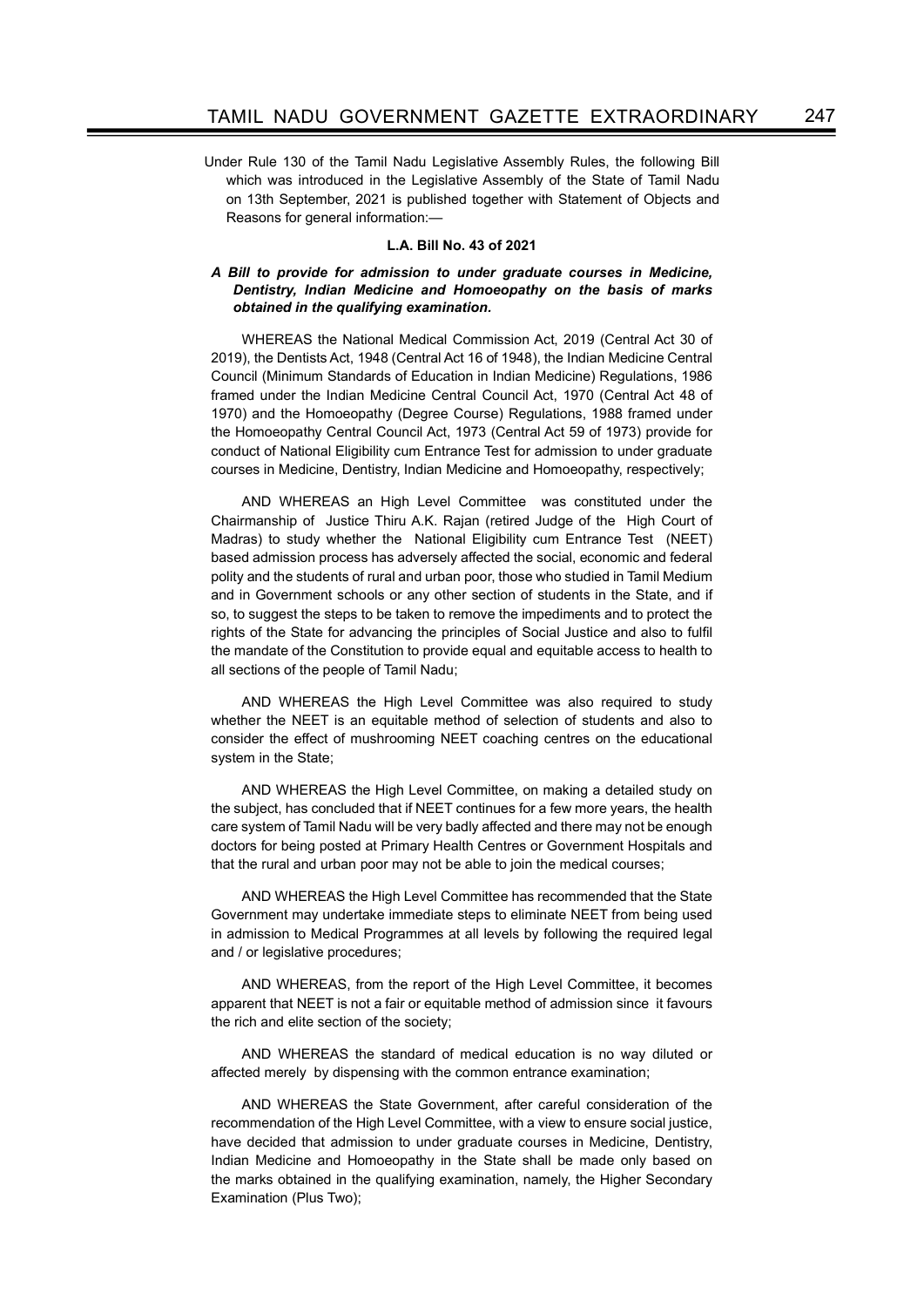BE it enacted by the Legislative Assembly of the State of Tamil Nadu in the Seventy-second Year of the Republic of India as follows:—

Short title and commencement.

1. (1) This Act may be called the Tamil Nadu Admission to Undergraduate Medical Degree Courses Act, 2021.

 (2) It shall come into force on such date as the State Government may, by notification, appoint.

**Definitions** 

2. In this Act, unless the context otherwise requires,—

 (a) "appropriate authority" means a University or an authority authorised by the Government to select and allot students for admission to M.B.B.S., B.D.S., B.S.M.S., B.A.M.S., B.U.M.S. and B.H.M.S. courses;

 (b) "educational institution" means any college or an institution, by whatever name called, including minority institution, conducting M.B.B.S., B.D.S., B.S.M.S., B.A.M.S., B.U.M.S. and B.H.M.S. courses, approved or recognised by the competent statutory body and affiliated to a University;

(c) "Government" means the State Government;

(d) "Government seats" mean,—

 (i) all the seats in M.B.B.S., B.D.S., B.S.M.S., B.A.M.S., B.U.M.S. and B.H.M.S. courses in Government Colleges, excluding the seats reserved for 'All India quota';

 (ii) 65 per cent. of seats in M.B.B.S., B.D.S., B.S.M.S., B.A.M.S., B.U.M.S. and B.H.M.S. courses in non-minority educational institutions and 50 per cent. of seats in minority educational institutions or the seats as arrived at in accordance with the consensus between such institutions and the Government;

 (e) "Government schools" mean and includes Government schools, Corporation schools, Municipal schools, Adi Dravidar and Tribal Welfare schools, Kallar Reclamation schools, Forest Department schools and other schools managed by Government departments;

 (f) "minority educational institution" means the educational institution recognized or declared as such by the Government, subject to such conditions as may be prescribed;

(g) "private school" means a school which is not a Government school;

 (h) "qualifying examination" means the examination conducted by the Board of Higher Secondary Examination, Tamil Nadu, at the Higher Secondary (Plus Two) level or any equivalent examination conducted by the Central Board of Secondary Education or the Board of any other State or any other authority;

 (i) "relevant subjects" mean the subjects as may be prescribed for admission to M.B.B.S., B.D.S., B.S.M.S., B.A.M.S., B.U.M.S. and B.H.M.S. courses;

 (j) "State Board" means the Board of Higher Secondary Examination, Tamil Nadu;

 (k) "students studied in Government schools" mean children who have studied from sixth standard to higher secondary course in a Government school.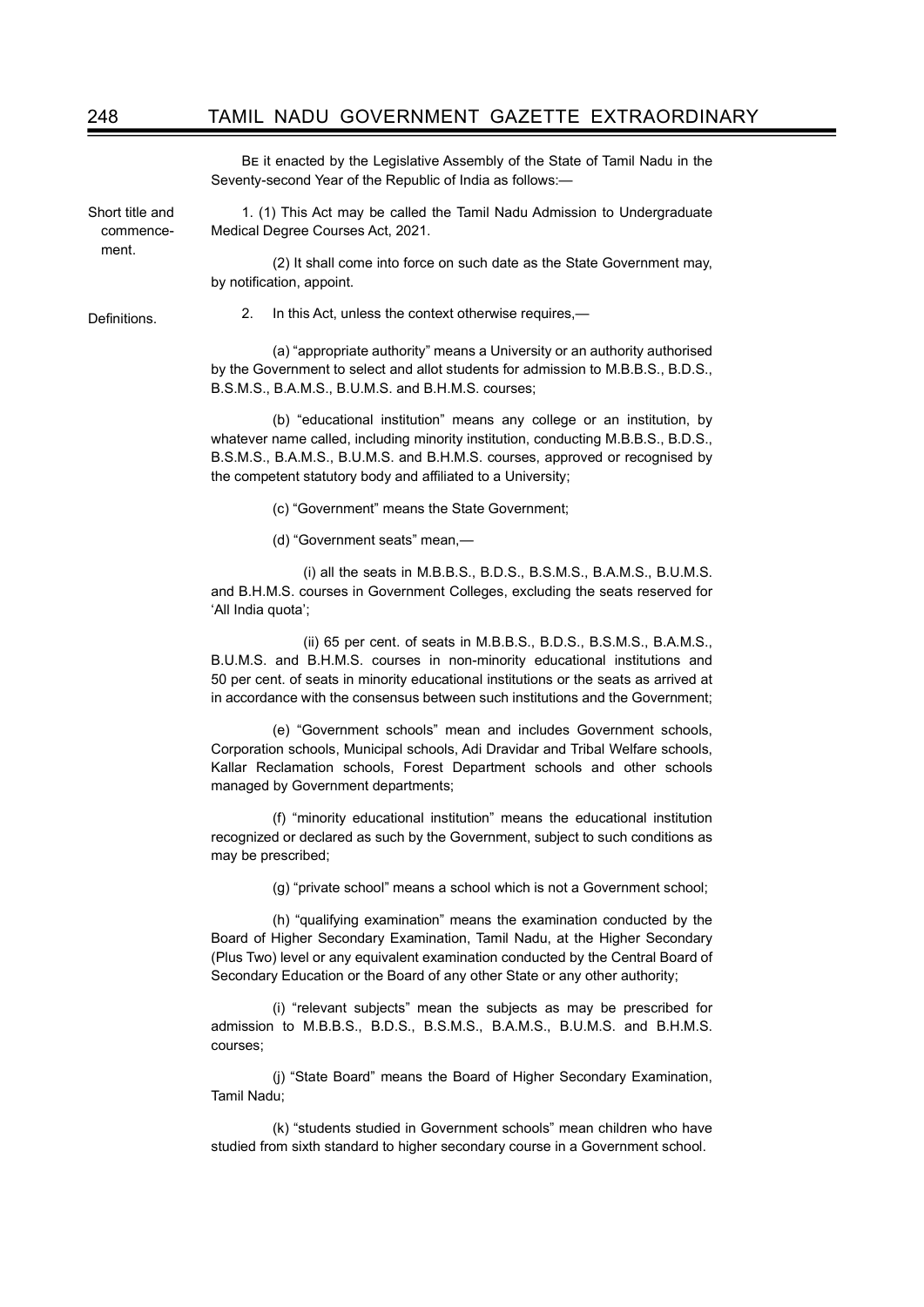Central Act 35 of 2009.

Explanation.— For the purpose of this definition, children belonging to weaker section and disadvantaged group who have studied upto eighth standard in a Specified category school or an unaided school, as per clause (c) of sub-section (1) of section 12 of the Right of Children to Free and Compulsory Education Act, 2009 and studied all remaining standards up to higher secondary course in a Government school shall be deemed to be 'students studied in Government schools';

 (l) "University" means a University established or incorporated by an Act of the State Legislature.

3. Notwithstanding anything contained in any other law or any rules, Admission to regulations, notifications or by-laws made thereunder, admission to every Government seat shall be made by the appropriate authority on the basis of the marks obtained by a student in the relevant subjects in the qualifying examination. Government seat.

Normalisation of

4. (1) The marks obtained by the students in the relevant subjects in the qualifying examination conducted by various Boards or Authority shall be equated with the marks obtained by the students in the same subjects in the qualifying examination conducted by the State Board, by adopting the method of normalisation. marks.

Explanation.— Under the method of normalisation, the highest marks obtained by the students of various Boards in each subject shall be equated to the highest marks obtained by the students of the State Board in that subject and the relative marks obtained by other students in that subject shall be determined accordingly.

Illustration.— If the highest mark secured by the student of the State Board in Physics is 100 and the highest mark secured by the student of any other Board in the same subject is 96, both the highest marks will be considered to be equal to 100. If a student of the other Board secures 80 marks in Physics when the first mark in Physics in the same Board is 96, the 80 marks will be considered to be equal to 83.33 marks as arrived at below:—

100 X 80 ----------- = 83.33% 96

 (2) After normalisation of marks in the relevant subjects in the qualifying examination conducted by different Boards, the qualified students of different Boards shall be merged into a common merit list.

 (3) In cases where more than one student have got the same marks in the common merit list, the inter-se merit among such students shall be determined in such manner as may be prescribed by the rules made under this Act.

 (4) The appropriate authority shall prepare the rank lists for admission of students to the Government seats and allot students through centralised counselling.

5. Admission to Government seats shall be made following the rule of Reservation to reservation as per the law in force.

apply.

6. Notwithstanding anything contained in any law for the time being in force and subject to section 5, seven and a half per cent of the Government seats shall be set apart on preferential basis to students studied in Government schools. Admission on preferential basis.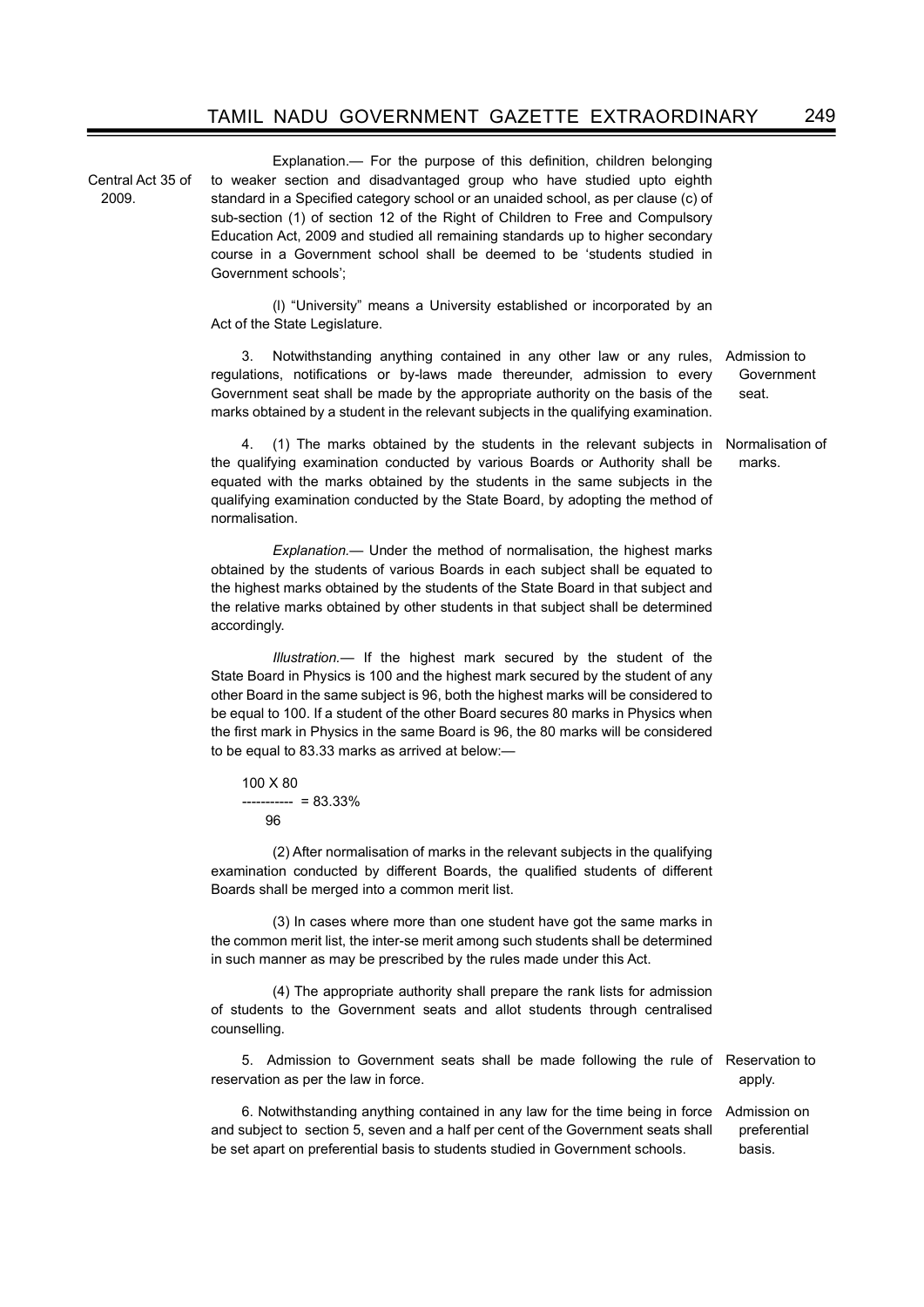| Right to compete<br>for other seats<br>not to be af-<br>fected. | 7. Students studied in Government schools shall also be entitled to compete<br>for the Government seats, other than those set apart on preferential basis, along<br>with the students who studied in private schools.                                                                                                                                                                                                                                                                                                                                                                                     |
|-----------------------------------------------------------------|-----------------------------------------------------------------------------------------------------------------------------------------------------------------------------------------------------------------------------------------------------------------------------------------------------------------------------------------------------------------------------------------------------------------------------------------------------------------------------------------------------------------------------------------------------------------------------------------------------------|
| Filling up of pref-<br>erential seats.                          | 8. Notwithstanding anything contained in section 6, where adequate number<br>of students studied in Government schools are not available for admission to the<br>seats set apart on preferential basis, such unfilled seats shall be filled up with the<br>students who studied in private schools.                                                                                                                                                                                                                                                                                                       |
| Admission made<br>in violation of<br>Act.                       | 9. Notwithstanding anything contained in any other law for the time being in<br>force, any admission made in violation of the provisions of this Act or the rules<br>made thereunder shall be void.                                                                                                                                                                                                                                                                                                                                                                                                       |
| Penalty.                                                        | 10. (1) Whoever contravenes the provisions of this Act or the rules made<br>thereunder shall be punishable with fine which may extend to ten lakh rupees.                                                                                                                                                                                                                                                                                                                                                                                                                                                 |
|                                                                 | (2) The Government may, if they are satisfied that any educational<br>institution has violated any of the provisions of this Act, recommend to the<br>concerned University or statutory body for withdrawal of affiliation or recognition of<br>such institution or for any other course of action as they deem fit.                                                                                                                                                                                                                                                                                      |
| Protection of<br>action taken in<br>good faith.                 | 11. No suit, prosecution or other legal proceedings shall lie against the<br>appropriate authority, Government or its Officers for anything which is in good faith<br>done or intended to be done under this Act or any rule or order made thereunder.                                                                                                                                                                                                                                                                                                                                                    |
| Power to give<br>directions.                                    | 12. The Government may, from time to time, issue such directions as it may<br>deem fit for giving effect to the provisions of this Act.                                                                                                                                                                                                                                                                                                                                                                                                                                                                   |
| Power to remove<br>difficulties.                                | 13. If any difficulty arises in giving effect to the provisions of this Act, the<br>Government may, by an order published in the Tamil Nadu Government Gazette,<br>make such provisions not inconsistent with the provisions of this Act as appear to<br>them to be necessary or expedient for removing the difficulty:                                                                                                                                                                                                                                                                                   |
|                                                                 | Provided that no such order shall be made after the expiry of two years from<br>the date of commencement of this Act.                                                                                                                                                                                                                                                                                                                                                                                                                                                                                     |
| Power to make<br>rules.                                         | 14. (1) The Government may make rules for carrying out the purposes<br>of this Act.                                                                                                                                                                                                                                                                                                                                                                                                                                                                                                                       |
|                                                                 | (2) (a) All rules made under this Act shall be published in the<br>Tamil Nadu Government Gazette and unless they are expressed to come into<br>force on a particular day, shall come into force on the day on which they are so<br>published.                                                                                                                                                                                                                                                                                                                                                             |
|                                                                 | (b) All notifications issued under this Act shall, unless they are<br>expressed to come into force on a particular day, come into force on the day on<br>which they are so published.                                                                                                                                                                                                                                                                                                                                                                                                                     |
|                                                                 | (3) Every rule made or notification or order issued under this Act shall,<br>as soon as possible, after it is made or issued, be placed on the Table of the<br>Legislative Assembly, and if, before the expiry of the session in which it is so<br>placed or the next session, the Assembly makes any modification in any such<br>rule or notification or order, or the Assembly decides that the rule or notification or<br>order should not be made or issued, the rule or notification or order shall thereafter<br>have effect only in such modified form or be of no effect, as the case may be, so, |

however, that any such modification or annulment shall be without prejudice to the validity of anything previously done under that rule or notification or order.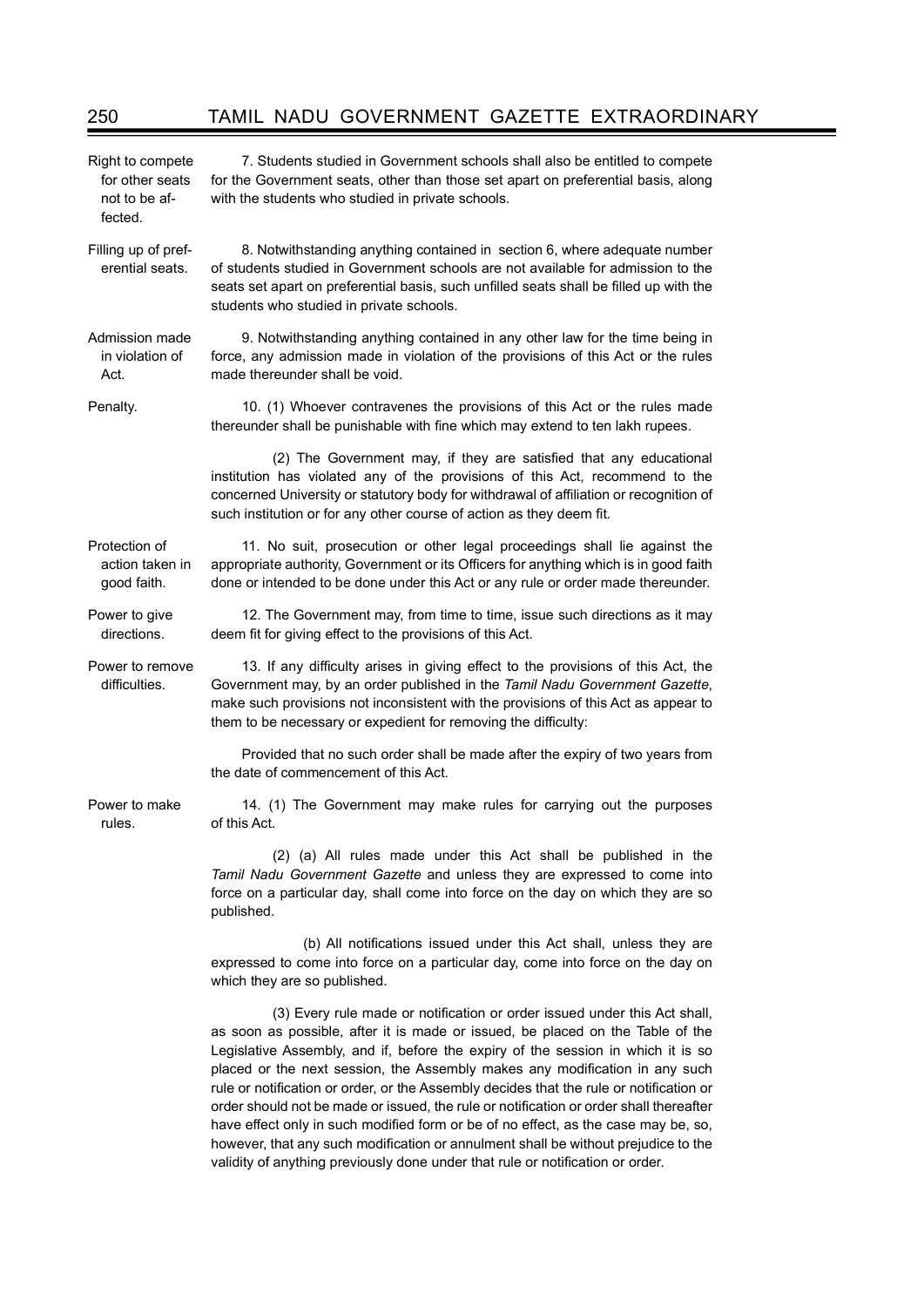### STATEMENT OF OBJECTS AND REASONS

On and from the academic year 2017-2018, admission to all medical education institutions throughout the country at the under graduate and post graduate level is based on the marks obtained in the uniform entrance examination i.e. National Eligibility-cum-Entrance Test (NEET). A detailed study, whether the National Eligibility-cum-Entrance Test (NEET) based admission process has adversely affected the Social, Economic and Federal Polity and the students of rural and urban poor, those who studied in Government Schools, those who studied in Tamil Medium or any other section of students in Tamil Nadu, was undertaken by a High Level Committee and the Committee in its finding has reported that the NEET has clearly undermined the diverse societal representation in MBBS and higher medical studies, favouring mainly the affordable and affluent segment of the society while equally thwarting the dream of pursuing medical education by the underprivileged social groups. The analysis in multiples of dimensions related to Socio Economic and Other Demographic Status (SEODS) of those who have competed for medical education has proved this fact. In particular, the NEET has deserted the representation of the social and other demographic groups having low Socio Economic and Other Demographic Status (SEODS) in medical education. Those social groups which were mostly affected were the students of Tamil medium, having rural background of Government schools those having parental income less than 2.5 Lakhs per annum and the socially depressed and disadvantaged groups like Most Backward Classes, Scheduled Castes, and Scheduled Tribes. Therefore, the Committee concludes that the NEET is against these disadvantaged groups. The NEET does not seem to ensure merit or standard of the students being offered MBBS under its purview. The findings indicate that the NEET has only enabled and empowered comparatively the low performing (in NEET scores and HSc scores) students to get admission to MBBS. Therefore, the question of NEET ensuring quality and merit of the students is to be ruled out. Comparatively, it has been observed that the HSc marks based on which admissions were offered during the pre-NEET period ensured entry of quality and meritorious students. The Committee has recommended, among others that the State Government may pass an Act, similar to that of the Tamil Nadu Admission in Professional Educational Institutions Act, 2006 (Tamil Nadu Act 3 of 2007) indicating the need for elimination of NEET at all levels of Medical Education and get the President's assent for the same. This will ensure social justice and protect all vulnerable student communities from being discriminated in admission to medical education programmes.

2. It is evident from the Commission's report that NEET is not an equitable method of admission. The experience of the past four years of NEET has shown that the exam has shattered the hopes and dreams of Tamil Nadu students aspiring for admissions to medical and dental courses, particularly, students from the socially and economically backward classes. The extra examination which students are compelled to face, other than the qualifying examination has caused huge financial burden to the students from socially and economically backward classes. It festers inequality, as it favours the rich and more privileged class of society who are able to afford special coaching, apart from pursuing Class XII. It virtually barricades the underprivileged social groups from medical and dental education. This is against the very object of the equality clause enshrined in the Constitution, and it also infringes the right to education of the children from these underprivileged class of society. Further, these students from the affluent class, after the under graduate course, do not serve in the rural areas. They often pursue post graduate course abroad. Thus, the number of serving doctors in the State is declining. It is also spurious to suggest that NEET improves the standard of medical education. The standard of medical education is maintained during the under graduate course by following the syllabus and curriculum prescribed by the National Medical Commission and exams conducted by the University before awarding the degree. Students who are not able to pass the university exams are not awarded degrees. Therefore, it is not during admission stage that the standard of medical education is maintained. Further, even before 2017, Tamil Nadu had one of the highest numbers of medical and dental educational institutions and the standard of medical and dental professional graduating from these institutions were of high mettle. Therefore, merely because admission is done on the basis of a qualifying examination, in this State, it would in no way lower the standard of education since the higher secondary syllabus is of a sufficient standard. Furthermore, if the marks are adjusted through a normalisation method, it would provide a just, fair and equitable method of admission. Admissions to medical education courses are traceable to entry 25 of List III, Schedule VII of the Constitution of India. Therefore, the State is competent to regulate the same against the underprivileged social groups. The Government, after careful consideration of the recommendation of the High Level Committee, have decided to enact a law to dispense with the requirement of National Eligibility cum Entrance Test for admission to the undergraduate medical degree courses and to provide admission to the said courses on the basis of the marks obtained in the qualifying examination, through normalisation methods, in order to ensure social justice, uphold equality and equal opportunity, protect all vulnerable student communities from being discriminated, and bring them to the mainstream of medical and dental education, and in turn to ensure a robust public health care across the State particularly the rural areas.

3. The Bill seeks to give effect to the above decision.

MA. SUBRAMANIAN, Minister for Health & Family Welfare.